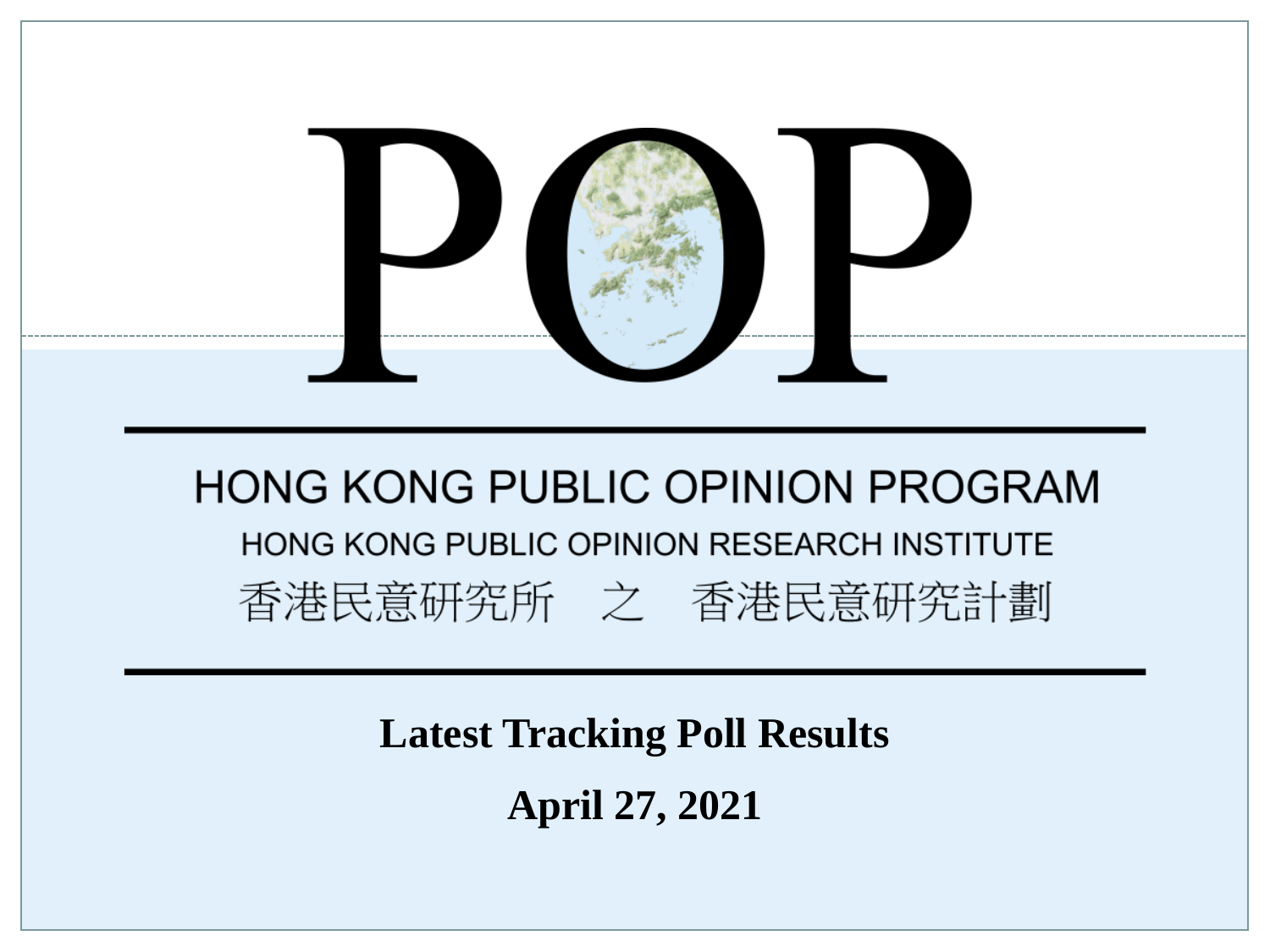# **Contact Information**

2

- Date of survey: 19-22/4/2021
- Survey method: Random telephone survey conducted by real interviewers
- Target population: Cantonese-speaking Hong Kong residents aged 18+
- Sample size: 1,004 (including 498 landline and 506 mobile samples)
- Effective response rate: 54.5%
- Sampling error: Sampling error of percentages not more than +/-4%, that of net values not more than  $+/-8\%$  and that of ratings not more than  $+/-2.1$  at 95% conf. level
- Weighting method: Rim-weighted according to figures provided by the Census and Statistics Department. The gender-age distribution of the Hong Kong population came from "Mid-year population for 2020", while the educational attainment (highest level attended) distribution and economic activity status distribution came from "Women and Men in Hong Kong - Key Statistics (2020 Edition)".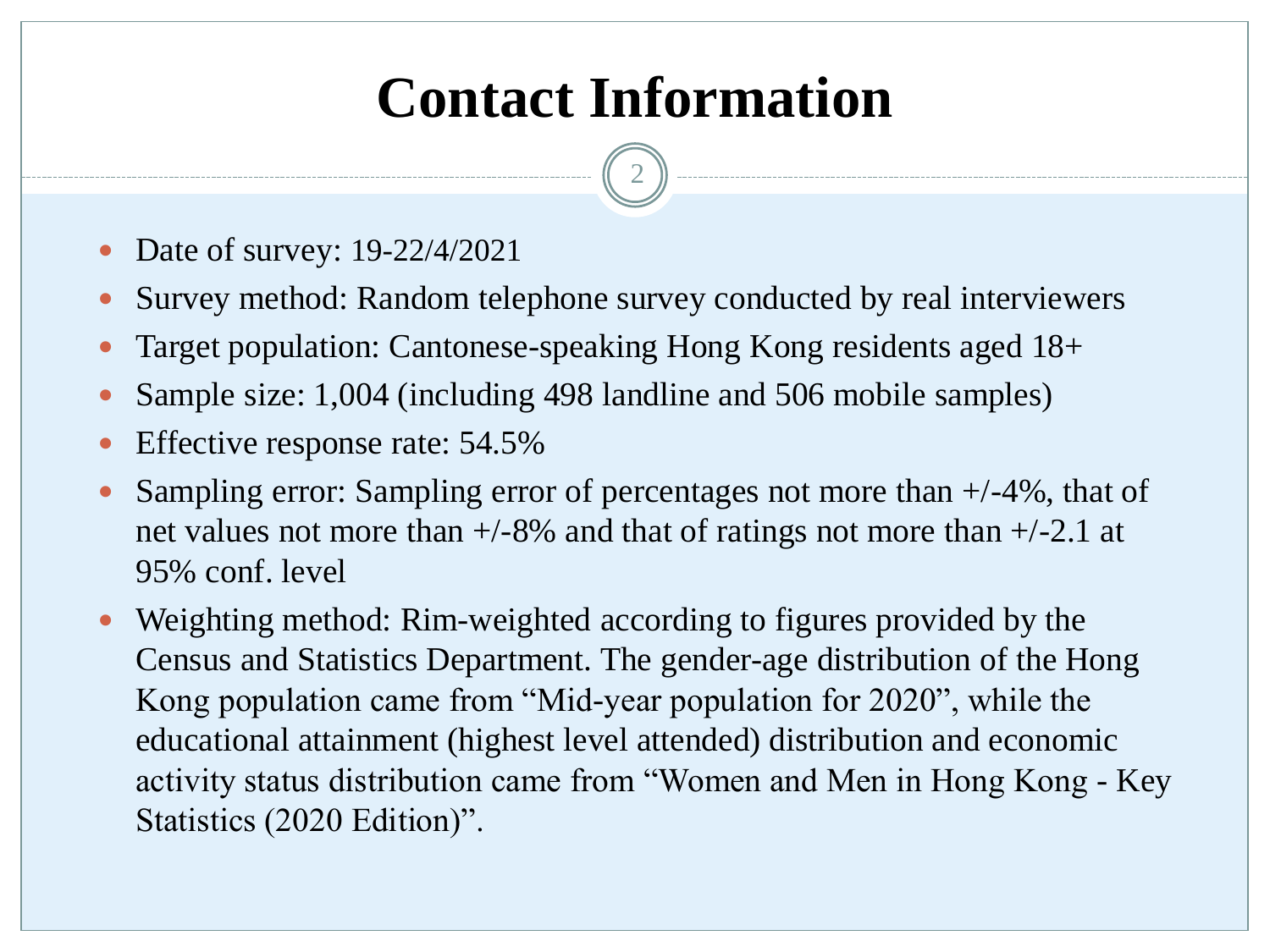3

## Popularity of Chief Executive

### Popularity of HKSAR Government

- People's satisfaction with the HKSAR Government
- People's trust in the HKSAR Government
- People's appraisals of society's conditions

## • People's Appraisal of Policy Areas of the Government

- Handling relation with the Central Government
- Protecting human rights and freedom
- Maintaining economic prosperity
- o Pace of democratic development
- Improving people's livelihood
- Public Sentiment Index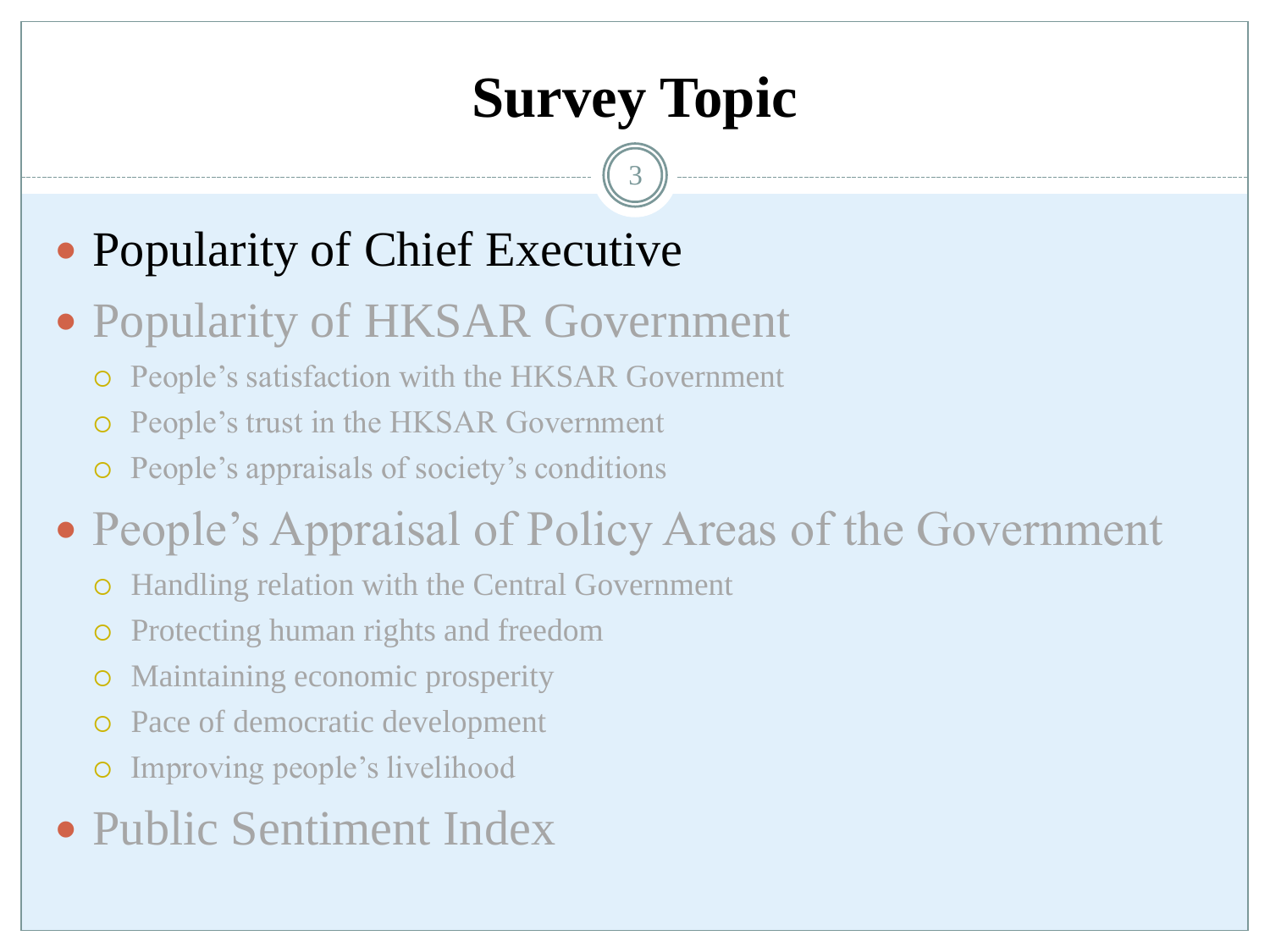# **Survey Result - Popularity of Chief Executive**

4

# **Popularity of Chief Executive**

|                  |                          | 7-9/4/2021 | 19-22/4/2021 | <b>Change</b>                | <b>Record</b>               |
|------------------|--------------------------|------------|--------------|------------------------------|-----------------------------|
| CE<br>Carrie Lam | Rating                   | 30.7       | <b>32.0</b>  | $\blacktriangle$ 1.3         | Record high since Mar. 2021 |
|                  | Vote of<br>confidence    | 20%        | 18%          | $\sqrt{2\%}$                 | Record low since Feb. 2021  |
|                  | Vote of<br>no confidence | 67%        | 68%          | $\qquad \qquad \blacksquare$ | $\blacksquare$              |
|                  | Net approval<br>rate     | $-47\%$    | $-50\%$      | $\blacktriangledown$ 3%      | Record low since Mar. 2021  |

 Our latest survey shows that the popularity rating of CE Carrie Lam is 32.0 marks, with 39% of respondents giving her 0 mark. Her approval rate is 18%, disapproval rate 68%, giving a net popularity of negative 50 percentage points. All popularity figures have not changed much from half a month ago.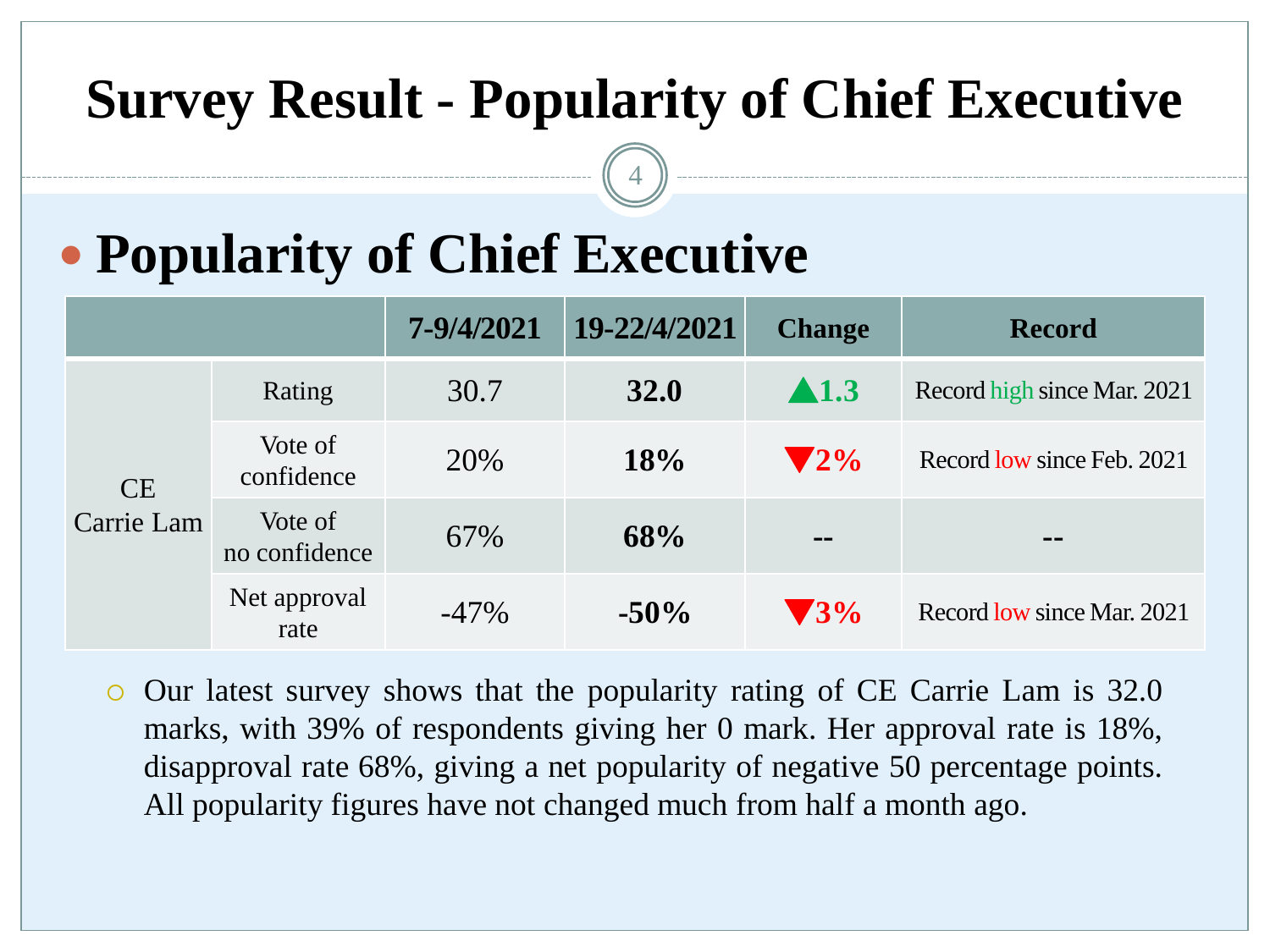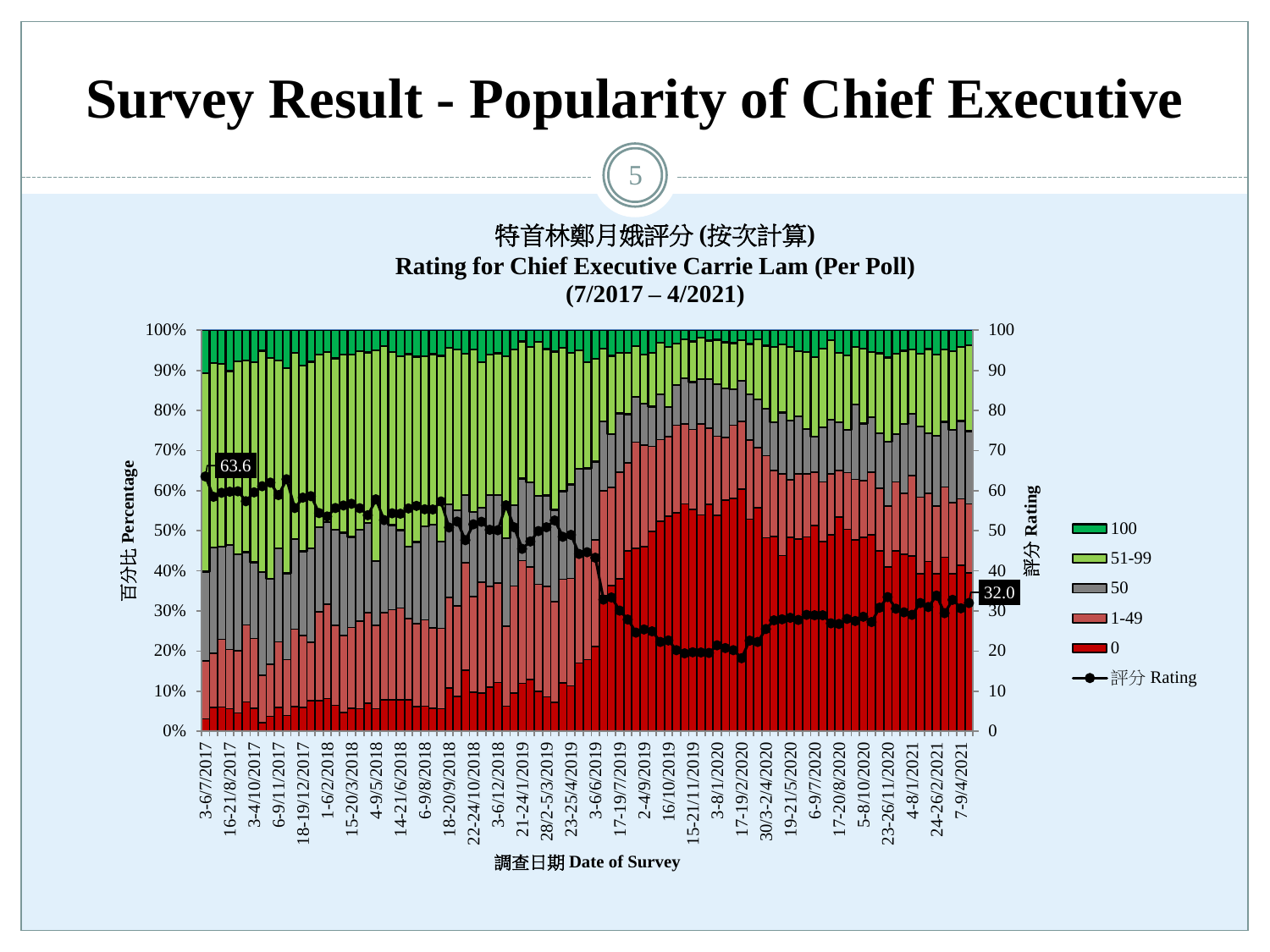9

## Popularity of Chief Executive

### Popularity of HKSAR Government

- People's satisfaction with the HKSAR Government
- People's trust in the HKSAR Government
- People's appraisals of society's conditions

## • People's Appraisal of Policy Areas of the Government

- Handling relation with the Central Government
- Protecting human rights and freedom
- Maintaining economic prosperity
- Pace of democratic development
- Improving people's livelihood
- Public Sentiment Index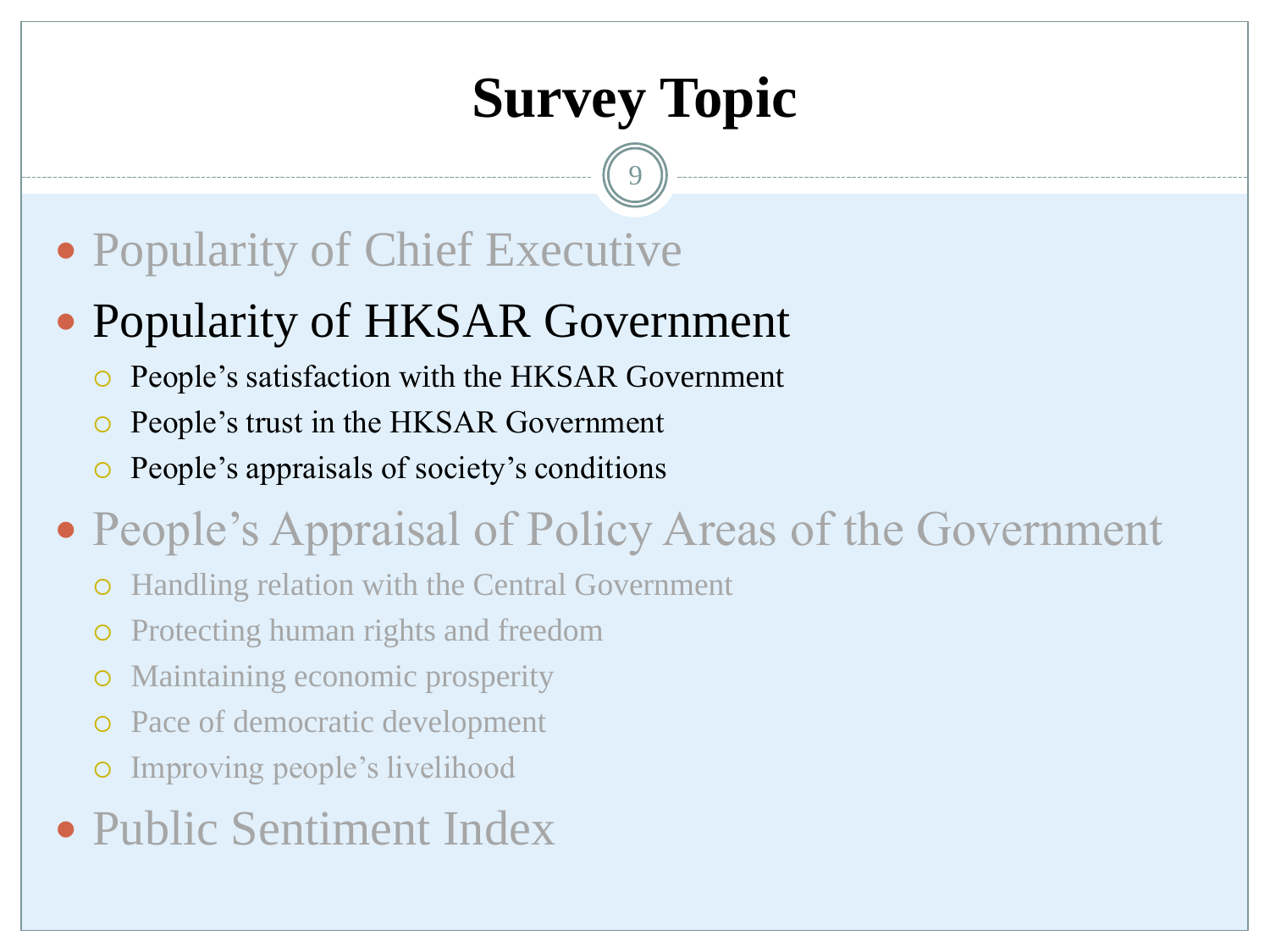#### **Survey Result - Popularity of HKSAR Government**

10

### **People's satisfaction with the HKSAR Government**

|                       |         | 22-25/3/2021 19-22/4/2021 | <b>Change</b>   | <b>Record</b>               |
|-----------------------|---------|---------------------------|-----------------|-----------------------------|
| Satisfaction rate     | 21\%    | 19%                       | $\mathbf{V}2\%$ | Record low since Jan. 2021  |
| Dissatisfaction rate  | 62%     | 59%                       | $\sqrt{3\%}$    | Record low since Feb. 2021  |
| Net satisfaction rate | $-42\%$ | $-40\%$                   | $\triangle 1\%$ | Record high since Feb. 2021 |
| Mean value            | 2.2.    | 2.2                       | --              | --                          |

 Regarding the HKSAR Government, the latest satisfaction rate is 19%, whereas 59% feel dissatisfied, thus the net satisfaction stands at negative 40 percentage points. The mean score is 2.2, meaning close to "quite dissatisfied" in general. Figures have not changed much from last month.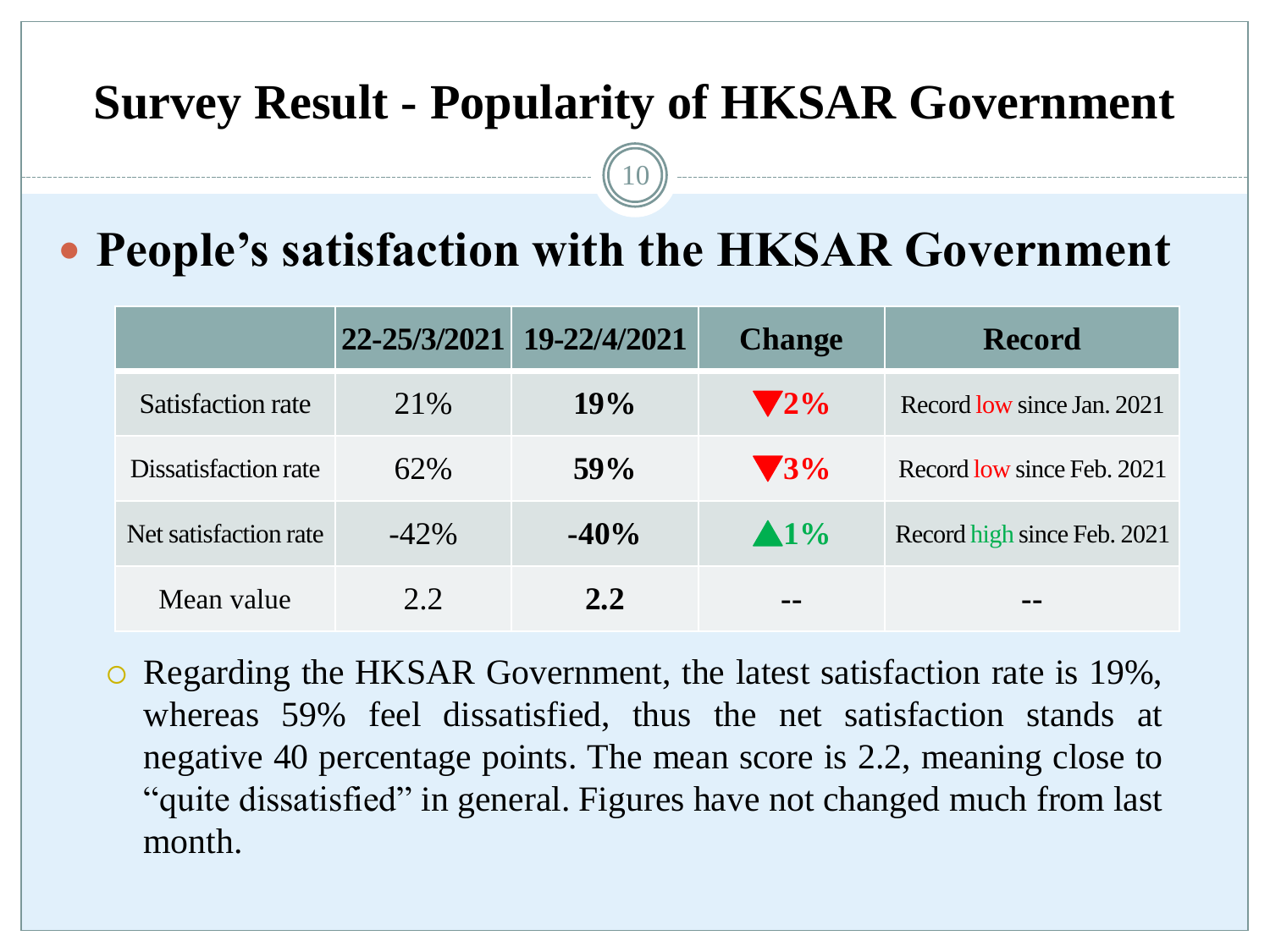#### **Survey Result - Popularity of HKSAR Government**

11

### **People's trust in the HKSAR Government**

|              | 22-25/3/2021 19-22/4/2021 |         | <b>Change</b>   | <b>Record</b>               |
|--------------|---------------------------|---------|-----------------|-----------------------------|
| <b>Trust</b> | 32%                       | $32\%$  | --              | --                          |
| Distrust     | 53%                       | $52\%$  | $\sqrt{1\%}$    | Record low since Feb. 2021  |
| Net trust    | $-21\%$                   | $-20\%$ | $\triangle 1\%$ | Record high since Feb. 2021 |
| Mean value   | 2.5                       | 2.5     | --              | --                          |

 Regarding people's trust in the HKSAR Government, 32% of the respondents expressed trust, 52% expressed distrust, thus the net trust value is negative 20 percentage points. The mean score is 2.5, meaning between "quite distrust" and "half-half" in general. Figures have not changed much from last month.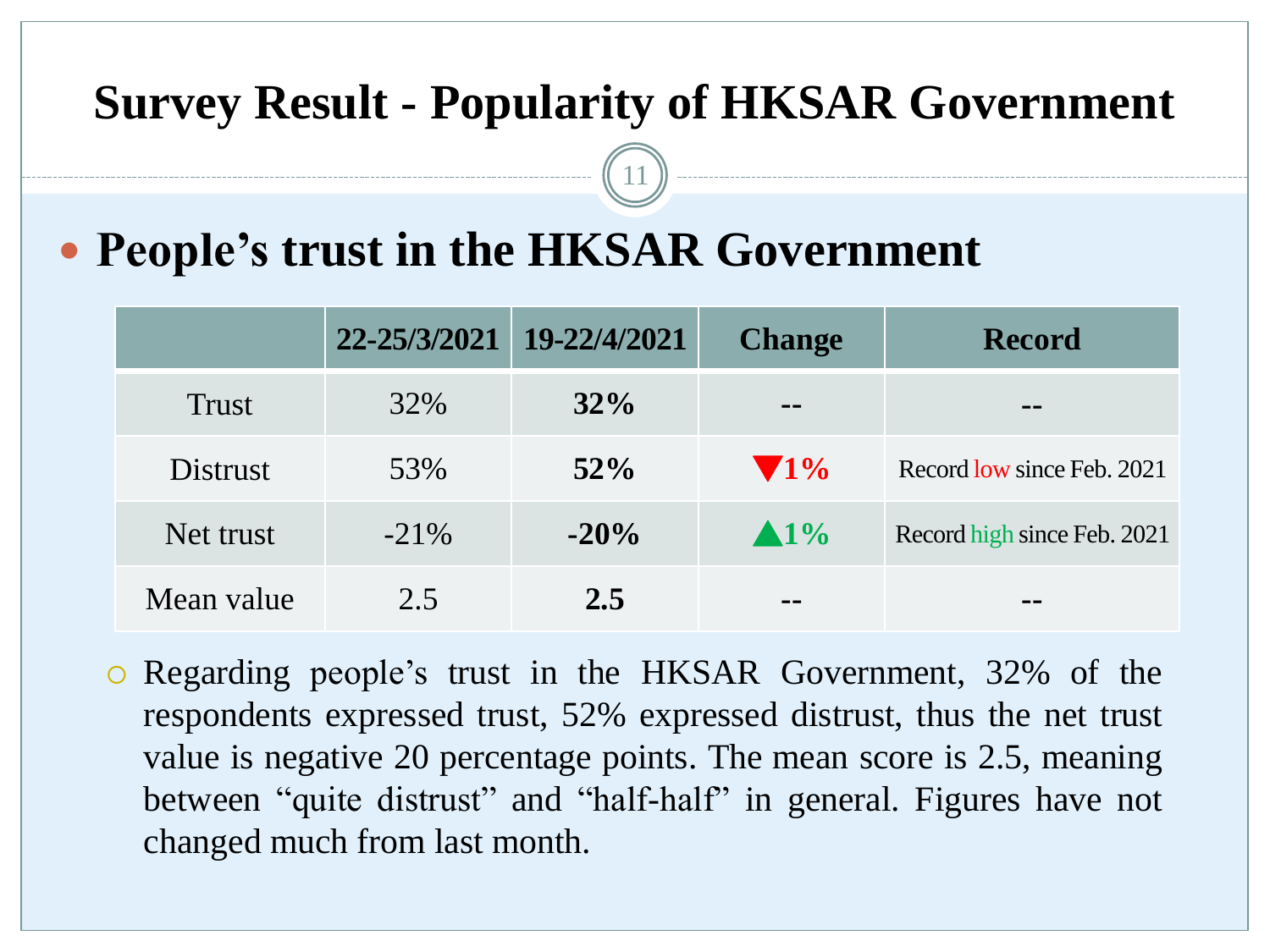#### **Survey Result - Popularity of HKSAR Government**

12

### **People's appraisals of society's conditions**

|                         | 22-25/3/2021 | 19-22/4/2021 | <b>Change</b>   | <b>Record</b>               |
|-------------------------|--------------|--------------|-----------------|-----------------------------|
| Political<br>condition  | $-41\%$      | $-39\%$      | $\triangle 1\%$ | Record high since Dec. 2018 |
| Livelihood<br>condition | $-48%$       | $-49\%$      | $\sqrt{1\%}$    | Record low since Dec. 2020  |
| Economic<br>condition   | $-54\%$      | $-49\%$      | $\triangle$ 5%  | Record high since Jan. 2020 |

 As for people's satisfaction with the current political, livelihood and economic conditions, the latest net satisfaction rates are negative 39, negative 49 and negative 49 percentage points respectively. Except the mean value of economic condition has significantly increased by 0.1, all other figures above remain more or less the same as last month, but the net satisfaction rate with the political condition has registered a new high since December 2018.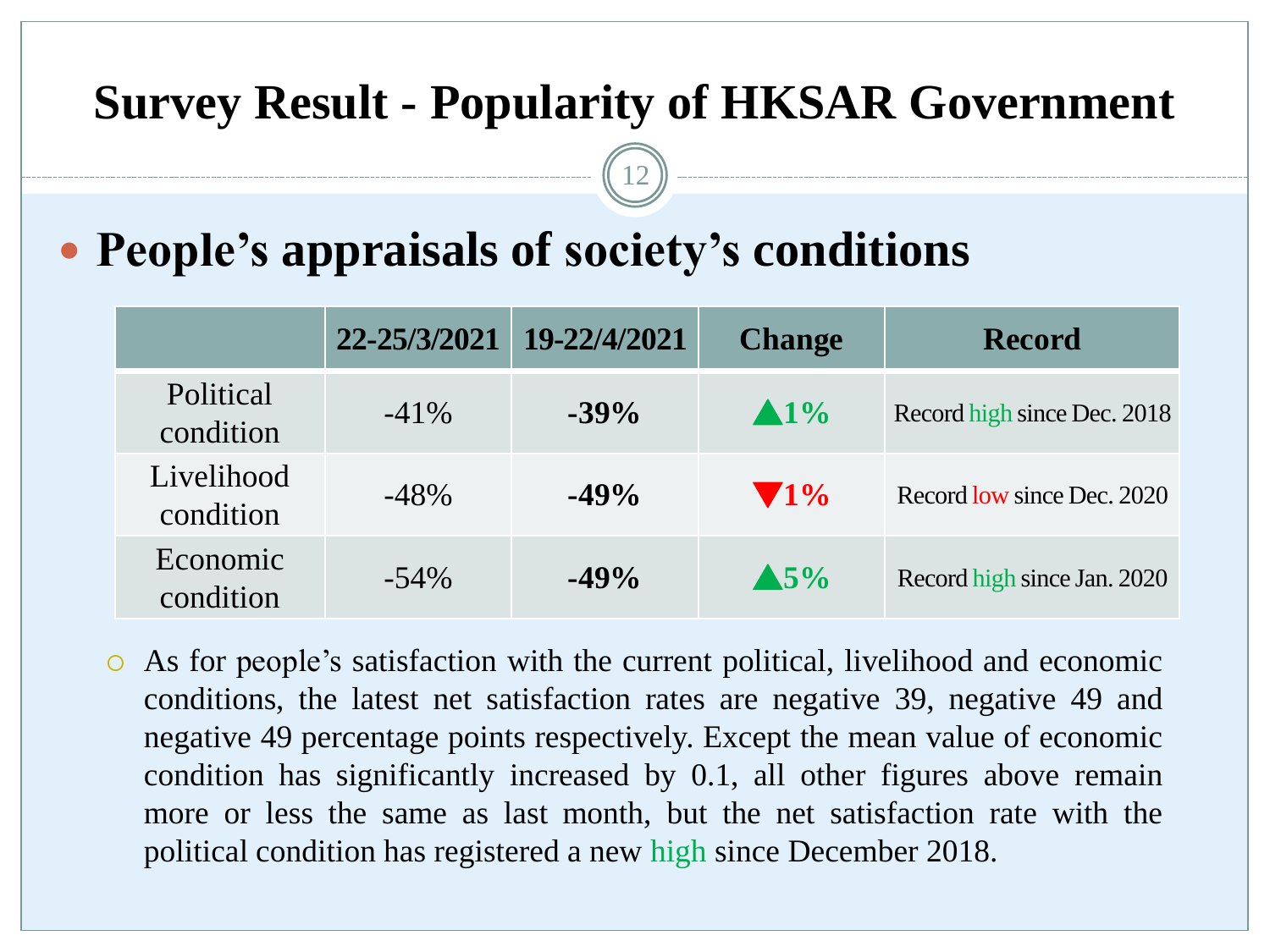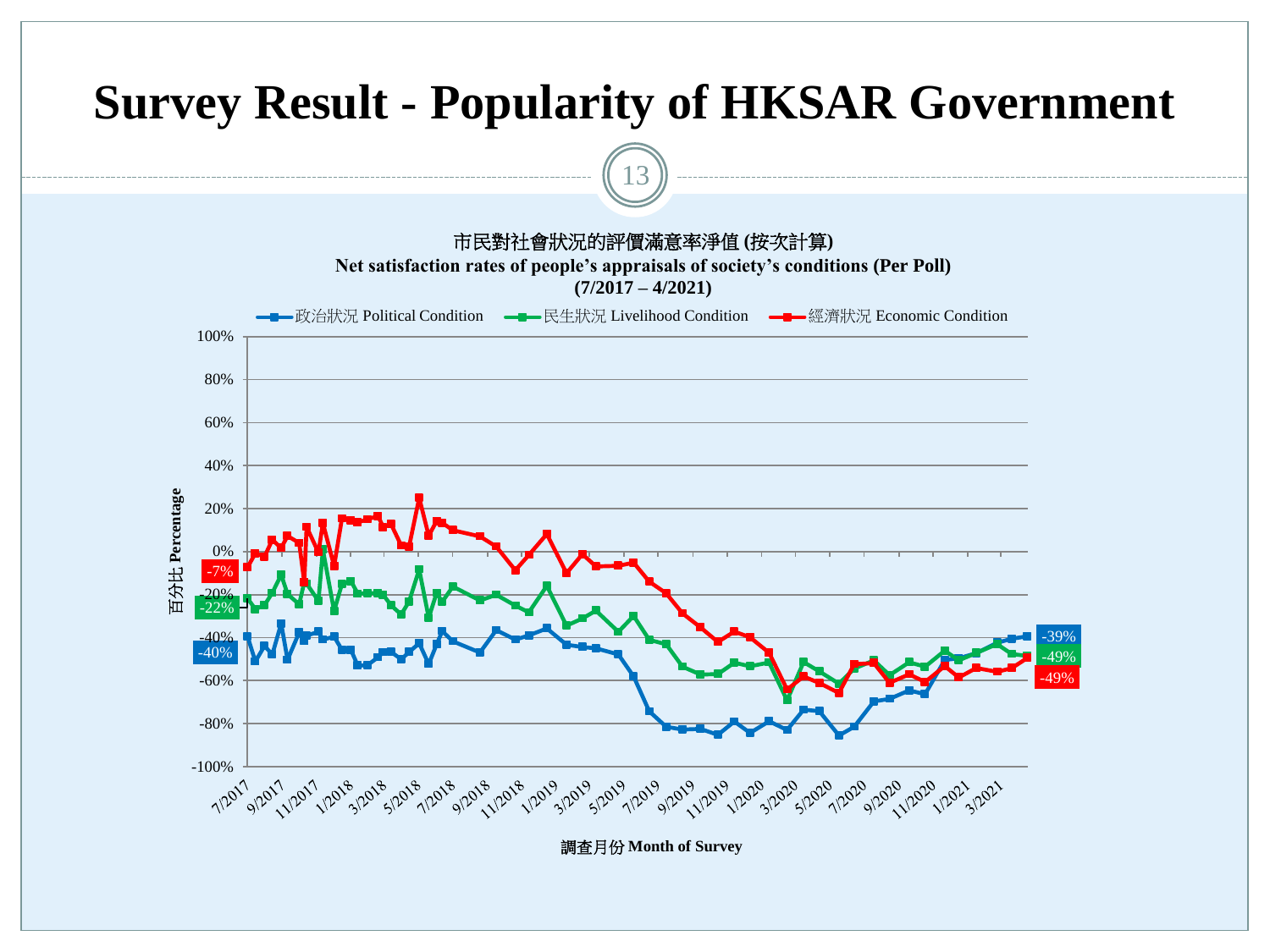14

- Popularity of Chief Executive
- Popularity of HKSAR Government
	- People's satisfaction with the HKSAR Government
	- People's trust in the HKSAR Government
	- People's appraisals of society's conditions

## • People's Appraisal of Policy Areas of the Government

- Handling relation with the Central Government
- Protecting human rights and freedom
- Maintaining economic prosperity
- Pace of democratic development
- Improving people's livelihood
- Public Sentiment Index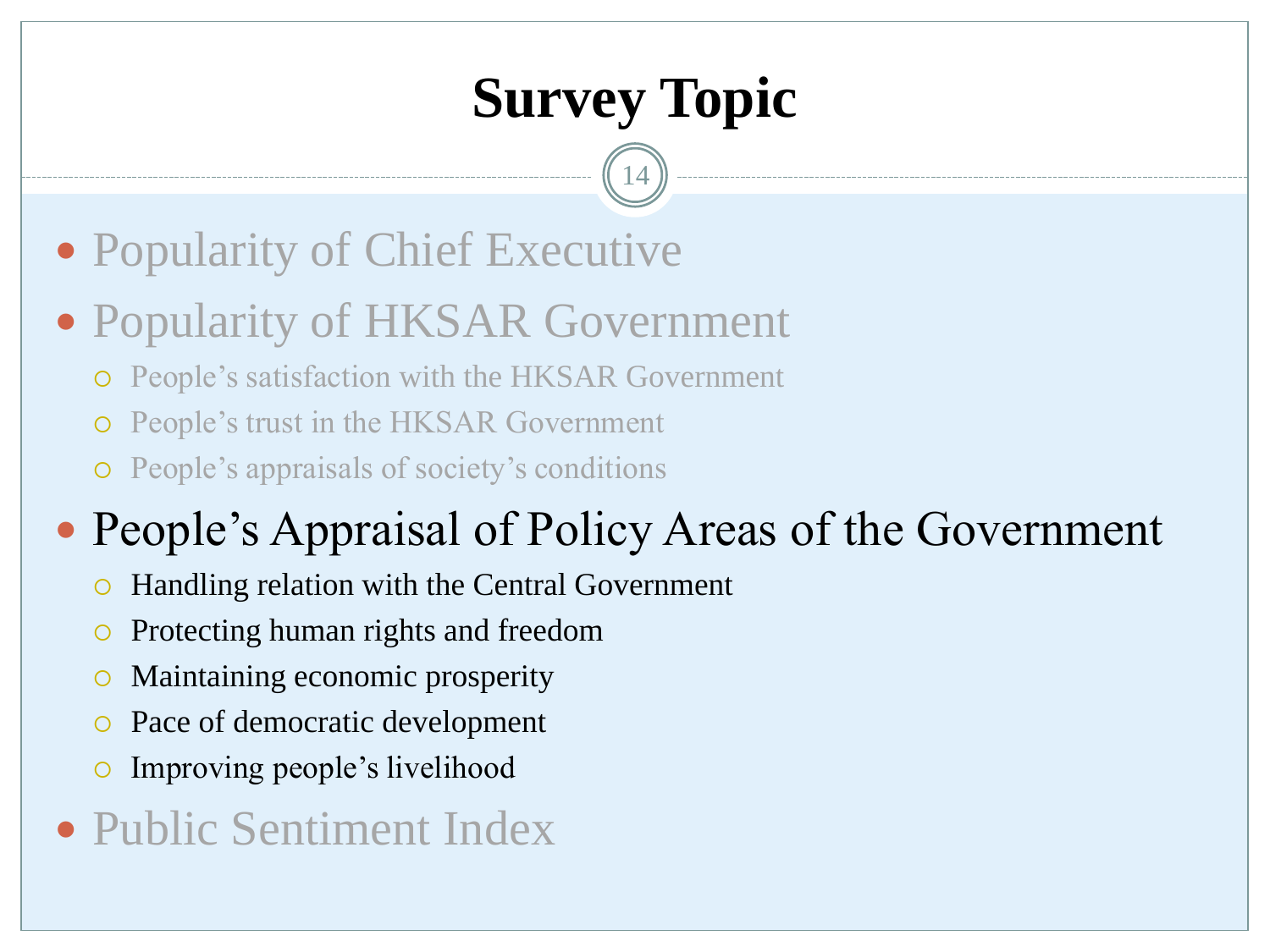#### **Survey Result - People's Appraisal of Policy Areas of the Government**

15

## **Net satisfaction rate**

|                                                         |         | 23-26/11/2020 19-22/4/2021 | <b>Change</b>           | <b>Record</b>               |
|---------------------------------------------------------|---------|----------------------------|-------------------------|-----------------------------|
| Handling relation with the<br><b>Central Government</b> | $-16\%$ | $-13\%$                    | $\triangle 3\%$         | Record high since Dec. 2018 |
| Protecting human rights                                 | $-21\%$ | $-25\%$                    | $\blacktriangledown$ 4% | Record low since Apr. 2020  |
| Maintaining economic<br>prosperity                      | $-37\%$ | $-37\%$                    | --                      | --                          |
| Pace of democratic<br>development                       | $-39\%$ | $-38%$                     | $\blacktriangle 1\%$    | Record high since Dec. 2018 |
| Improving people's<br>livelihood                        | $-41\%$ | $-46%$                     | $\blacktriangledown$ 6% | Record low since Oct. 2019  |

 The latest net satisfaction rates of all five specific policy areas of the HKSAR Government are negative. The net satisfaction rates of the government's performance in handling its relation with the Central Government, protecting human rights and freedom, maintaining economic prosperity, its pace of democratic development and improving people's livelihood are negative 13, negative 25, negative 37, negative 38 and negative 46 percentage points respectively. All these figures have not changed much from half year ago.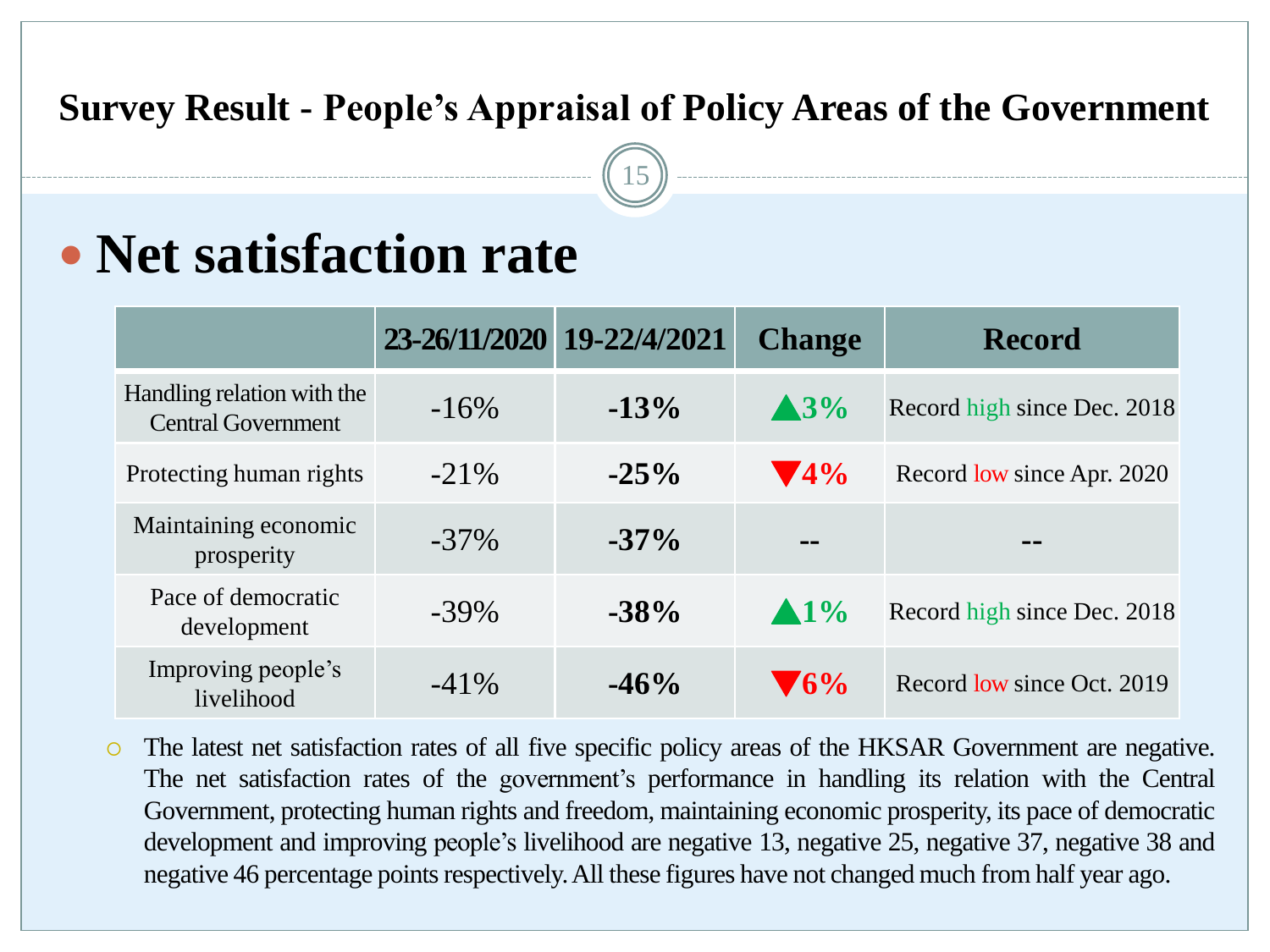17

- Popularity of Chief Executive
- Popularity of HKSAR Government
	- People's satisfaction with the HKSAR Government
	- People's trust in the HKSAR Government
	- People's appraisals of society's conditions
- People's Appraisal of Policy Areas of the Government
	- Handling relation with the Central Government
	- Protecting human rights and freedom
	- Maintaining economic prosperity
	- o Pace of democratic development
	- Improving people's livelihood

## • Public Sentiment Index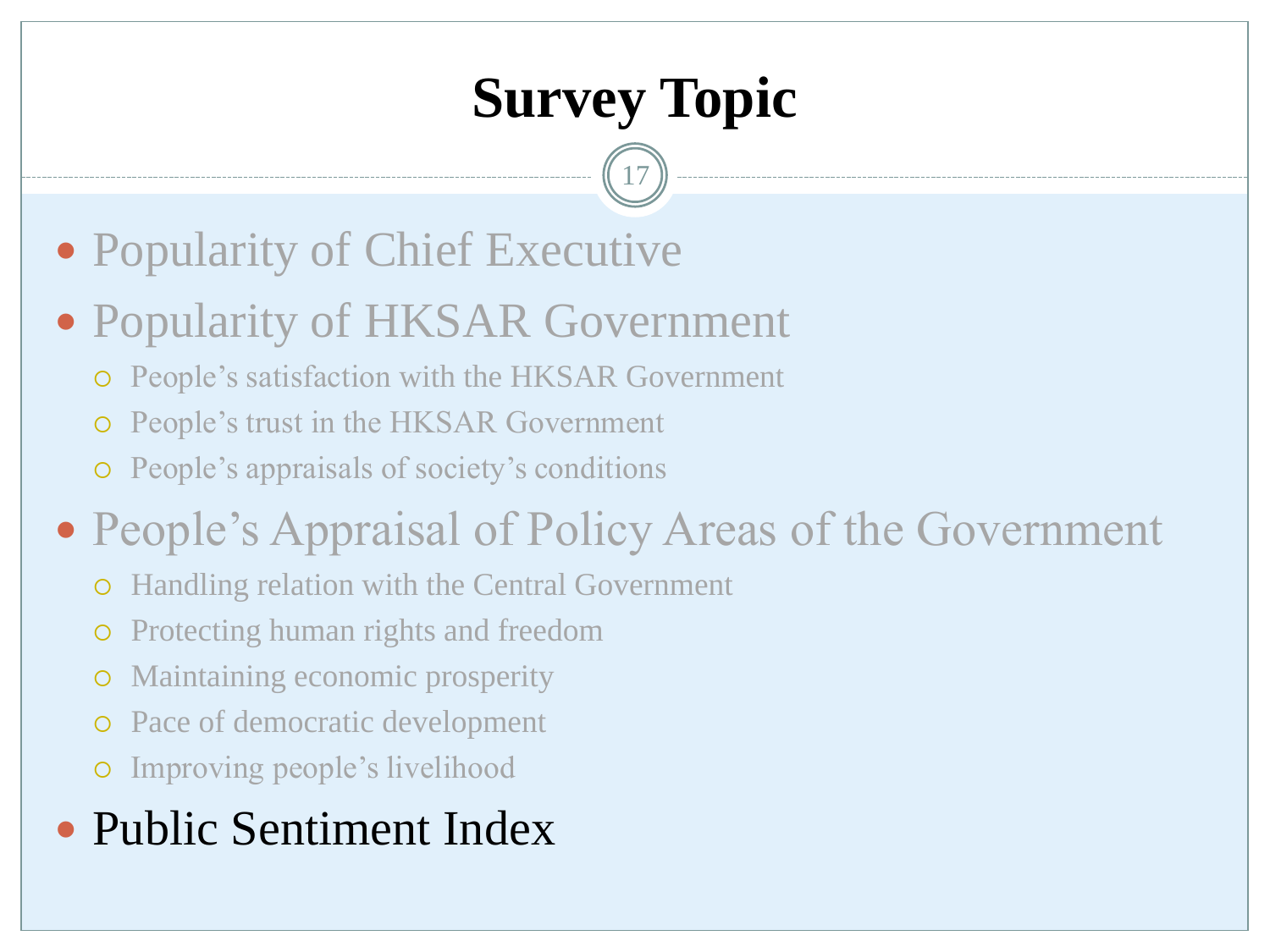# **Survey Result - Public Sentiment Index**

18

## **Public Sentiment Index (PSI)**

|                                        | 9/4/2021 | 22/4/2021 | <b>Change</b>        | <b>Record</b>               |
|----------------------------------------|----------|-----------|----------------------|-----------------------------|
| <b>Public Sentiment</b><br>Index (PSI) | 69.0     | 71.3      | $\blacktriangle$ 2.3 | Record high since Feb. 2021 |
| Government<br>Appraisal (GA)           | 69.8     | 70.7      | $\blacktriangle$ 0.9 | Record high since Mar. 2021 |
| <b>Society Appraisal</b><br>(SA)       | 67.5     | 70.8      | $\blacktriangle$ 3.3 | Record high since Jul. 2019 |

- All PSI, GA and SA scores range between 0 to 200, with 100 meaning normal.
- The latest PSI stands at 71.3, increased by 2.3 points from early April. It can be considered as among the worst 3% across the past 20 years or so. Two component scores of PSI also register increase and can be considered as among the worst 3% across the past 20 years or so.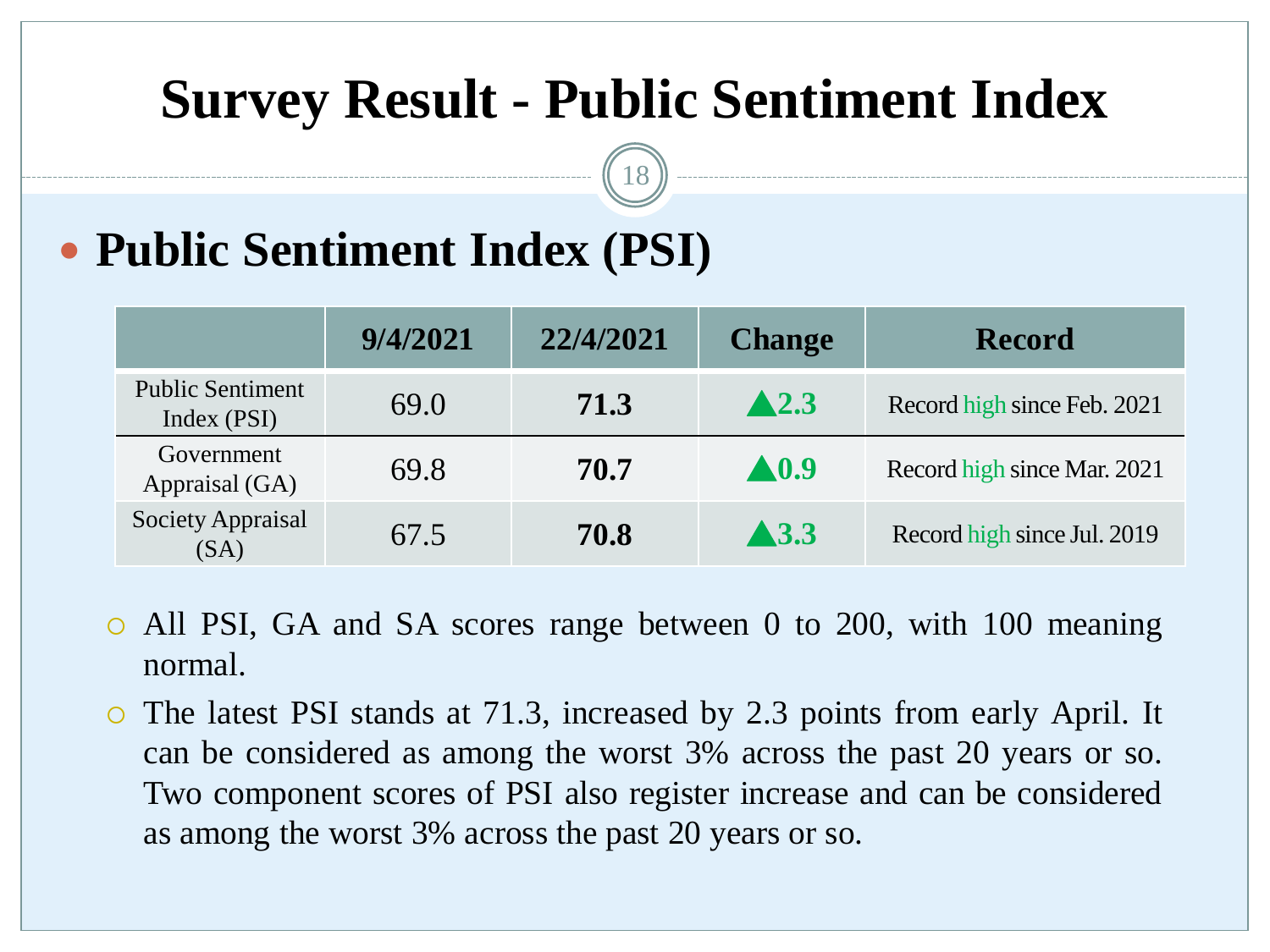

#### 限聚指數 **Group Gathering Prohibition Index 27/4/2021**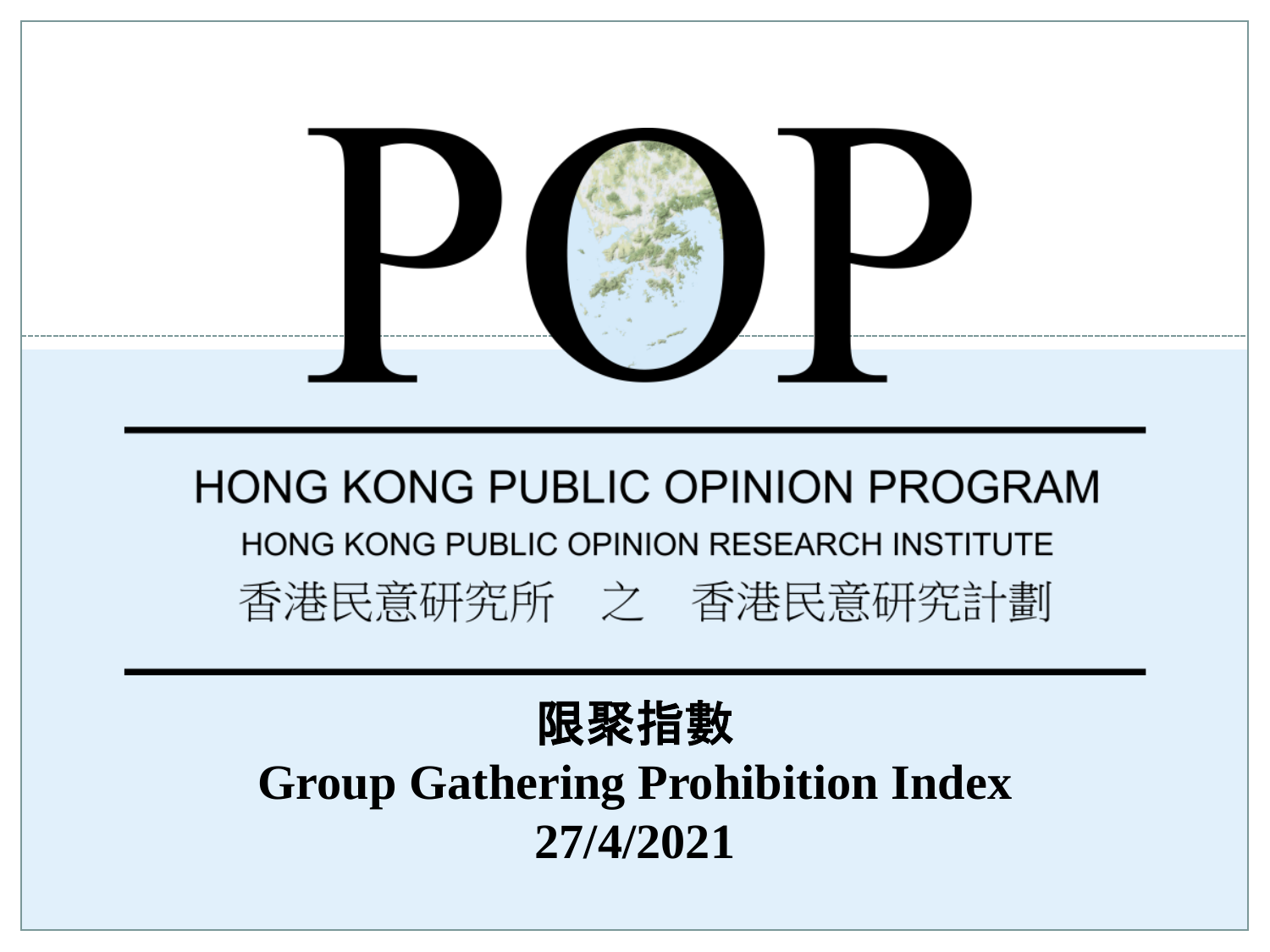| 樣本資料 - 限聚指數基準調査<br><b>Contact Information - Group Gathering Prohibition Index Benchmark Survey</b> |                                                                                                                                                                                                                                                                                                                                                                                                                                                                 |  |  |
|----------------------------------------------------------------------------------------------------|-----------------------------------------------------------------------------------------------------------------------------------------------------------------------------------------------------------------------------------------------------------------------------------------------------------------------------------------------------------------------------------------------------------------------------------------------------------------|--|--|
|                                                                                                    | 香港民研意見群組成員 HKPOP Panel                                                                                                                                                                                                                                                                                                                                                                                                                                          |  |  |
| 調查日期 Survey date                                                                                   | $16/4$ 15:00 - 21/4 15:00                                                                                                                                                                                                                                                                                                                                                                                                                                       |  |  |
| 調査方法 Survey method                                                                                 | 以電郵接觸群組成員,並於網上完成調查 Online survey                                                                                                                                                                                                                                                                                                                                                                                                                                |  |  |
| 訪問對象 Target population                                                                             | 十二歲或以上的香港市民 Hong Kong residents aged 12+                                                                                                                                                                                                                                                                                                                                                                                                                        |  |  |
| 總成功樣本 Total sample size                                                                            | 6,330                                                                                                                                                                                                                                                                                                                                                                                                                                                           |  |  |
| 回應比率 Response rate                                                                                 | 6.7%                                                                                                                                                                                                                                                                                                                                                                                                                                                            |  |  |
| 抽樣誤差 Sampling error                                                                                | 95%置信水平,百分比誤差+/-1%<br>Sampling error of percentages at $+/-1\%$ at 95% confidence level                                                                                                                                                                                                                                                                                                                                                                         |  |  |
| 加權方法 Weighting method                                                                              | 按照1)政府統計處提供的全港人口年齡及性別分佈統計數字、各區議<br>會人口數字;2)選舉事務處提供的區議會選舉結果;3)常規調查中的<br>特首評分分佈數字,以「反覆多重加權法」作出調整。<br>The figures are rim-weighted according to 1) gender-age distribution of<br>Hong Kong population and by District Councils population figures from<br>Census and Statistics Department; 2) Voting results of District Councils<br>Election from Registration and Electoral Office; 3) rating distribution of<br>Chief Executive from regular tracking surveys. |  |  |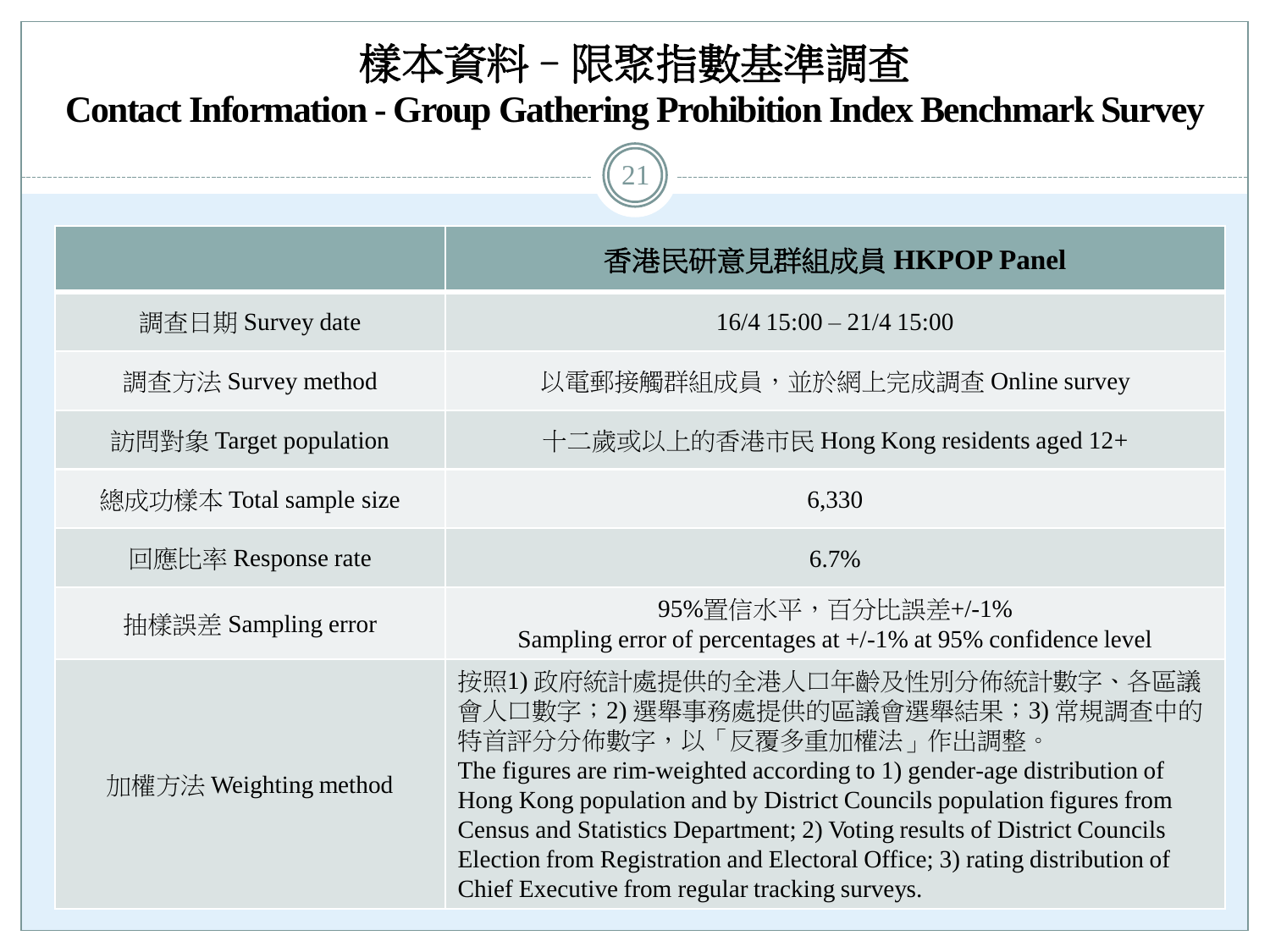#### 限聚指數 **Group Gathering Prohibition Index**

22

- 最新調查日期 **Latest survey date: 16-21/4/2021** *(N=6,330)*
- 上次調查日期 **Last survey date: 22-29/3/2021** *(N=6,806)*
- 上上次調查日期 **Second last survey date: 8-22/3/2021** *(N=6,210)*

| 意見題目                                                                                           | <b>Opinion Questions</b>                                                                                                                                                                                                                                                                                                           |
|------------------------------------------------------------------------------------------------|------------------------------------------------------------------------------------------------------------------------------------------------------------------------------------------------------------------------------------------------------------------------------------------------------------------------------------|
| 你認為香港應否無條件全面撤銷「限聚令」?<br>應該無條件撤銷「限聚令」<br>不應該,應視乎疫情而定<br>٠<br>不知道/很難說<br>[追問沒有選擇應該"無條件撤銷「限聚令」"者] | Do you think the regulation prohibiting gatherings of more than a<br>specific number of people in public places should be completely lifted<br>unconditionally in Hong Kong?<br>Yes, the ban should be lifted unconditionally<br>No, it should depend on the epidemic situation<br>$\blacksquare$<br>Don't know / hard to say<br>п |
| 你認為每天新增確診個案數應是多少,才適合將「限                                                                        | [For respondents NOT answering "Yes, the ban should be lifted                                                                                                                                                                                                                                                                      |
| 聚令 , 訂於2人?                                                                                     | unconditionally"]                                                                                                                                                                                                                                                                                                                  |
| 你認為每天新增確診個案數應是多少,才適合將「限                                                                        | How many newly confirmed cases each day should there be before it                                                                                                                                                                                                                                                                  |
| 聚令 , 訂於4人?                                                                                     | would be appropriate to prohibit gatherings of more than 2 people?                                                                                                                                                                                                                                                                 |
| 你認為每天新增確診個案數應是多少,才適合將「限                                                                        | How many newly confirmed cases each day should there be before it                                                                                                                                                                                                                                                                  |
| 聚令 , 訂於8人?                                                                                     | would be appropriate to prohibit gatherings of more than 4 people?                                                                                                                                                                                                                                                                 |
| 你認為每天新增確診個案數應是多少,才適合將「限                                                                        | How many newly confirmed cases each day should there be before it                                                                                                                                                                                                                                                                  |
| 聚令」訂於16人?                                                                                      | would be appropriate to prohibit gatherings of more than 8 people?                                                                                                                                                                                                                                                                 |
| 請於以下欄位列舉你認為合適的 [個案數 及 限聚人數]                                                                    | How many newly confirmed cases each day should there be before it<br>would be appropriate to prohibit gatherings of more than 16 people?                                                                                                                                                                                           |
| 組合                                                                                             | Please list combinations of [number of cases $\&$ number of people<br>allowed in gatherings] that you think is appropriate in the field below:                                                                                                                                                                                     |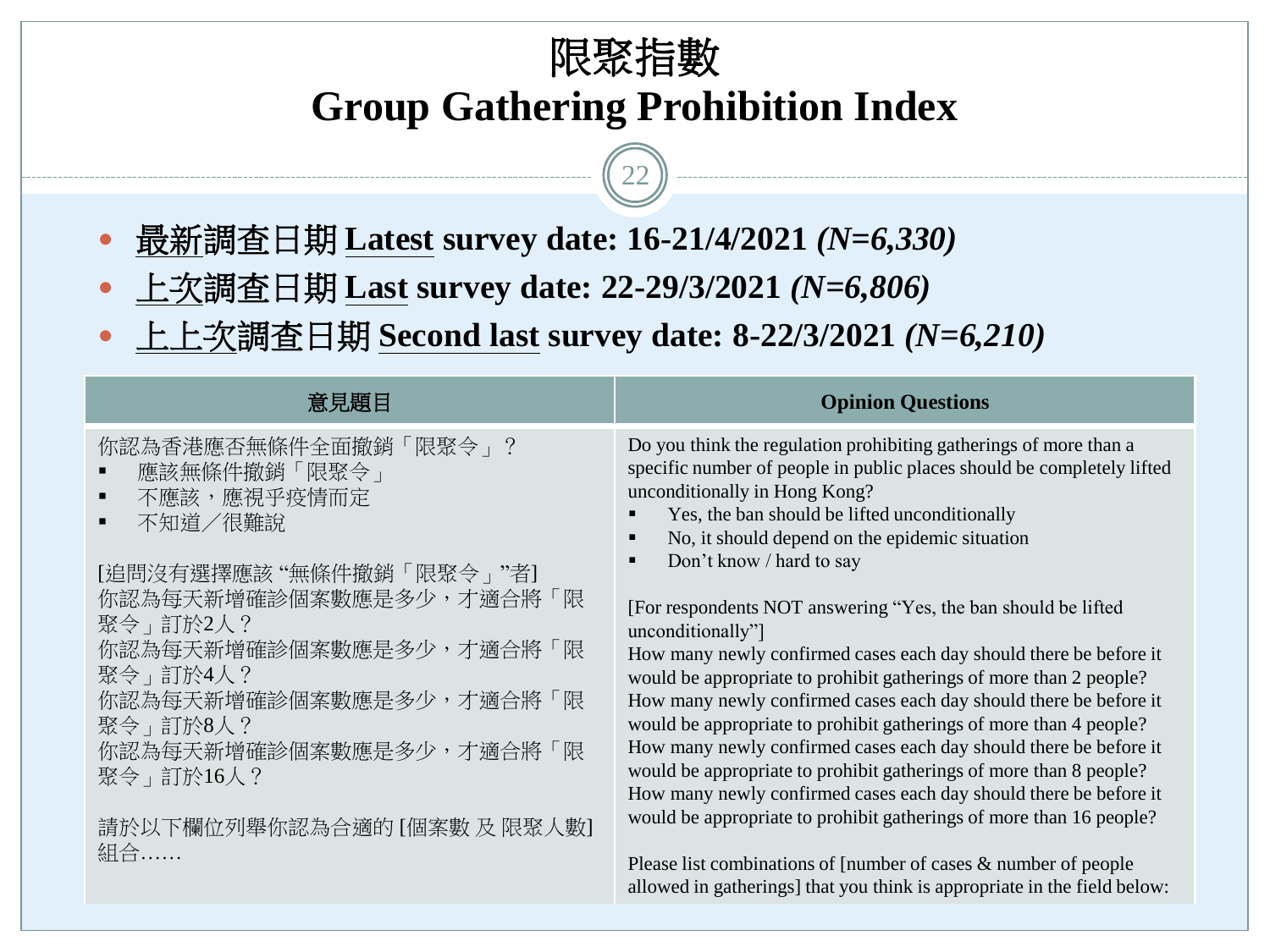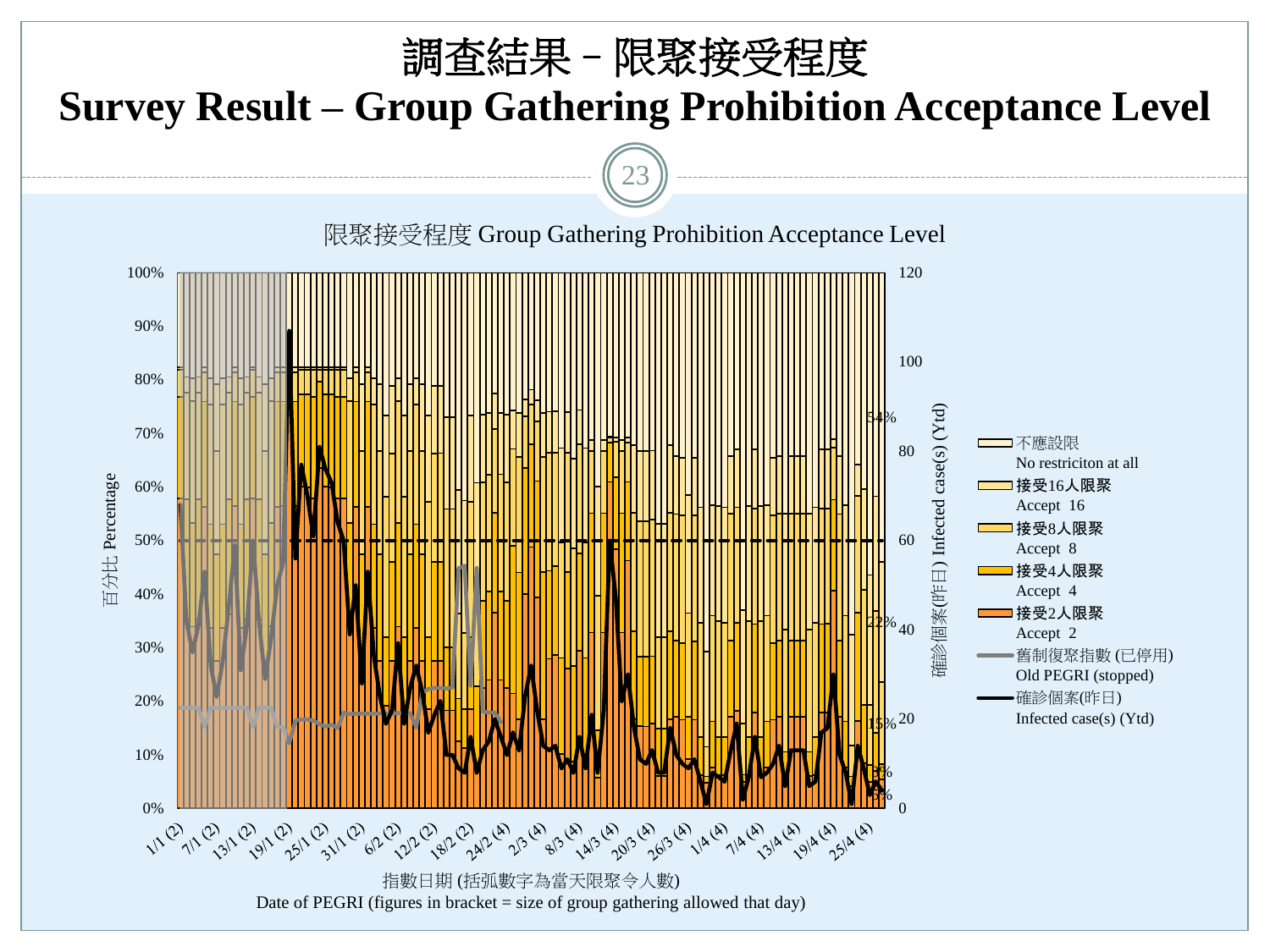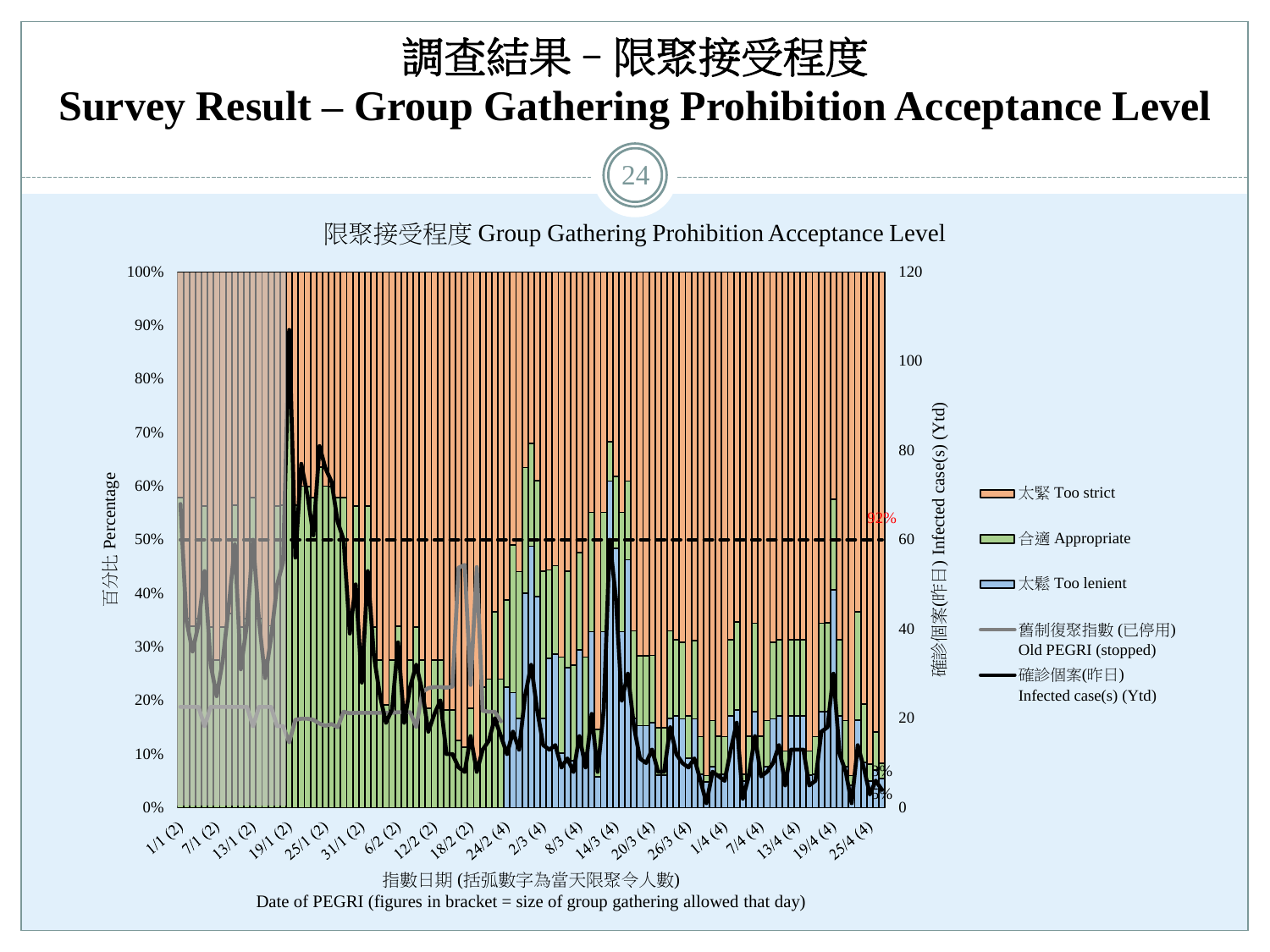